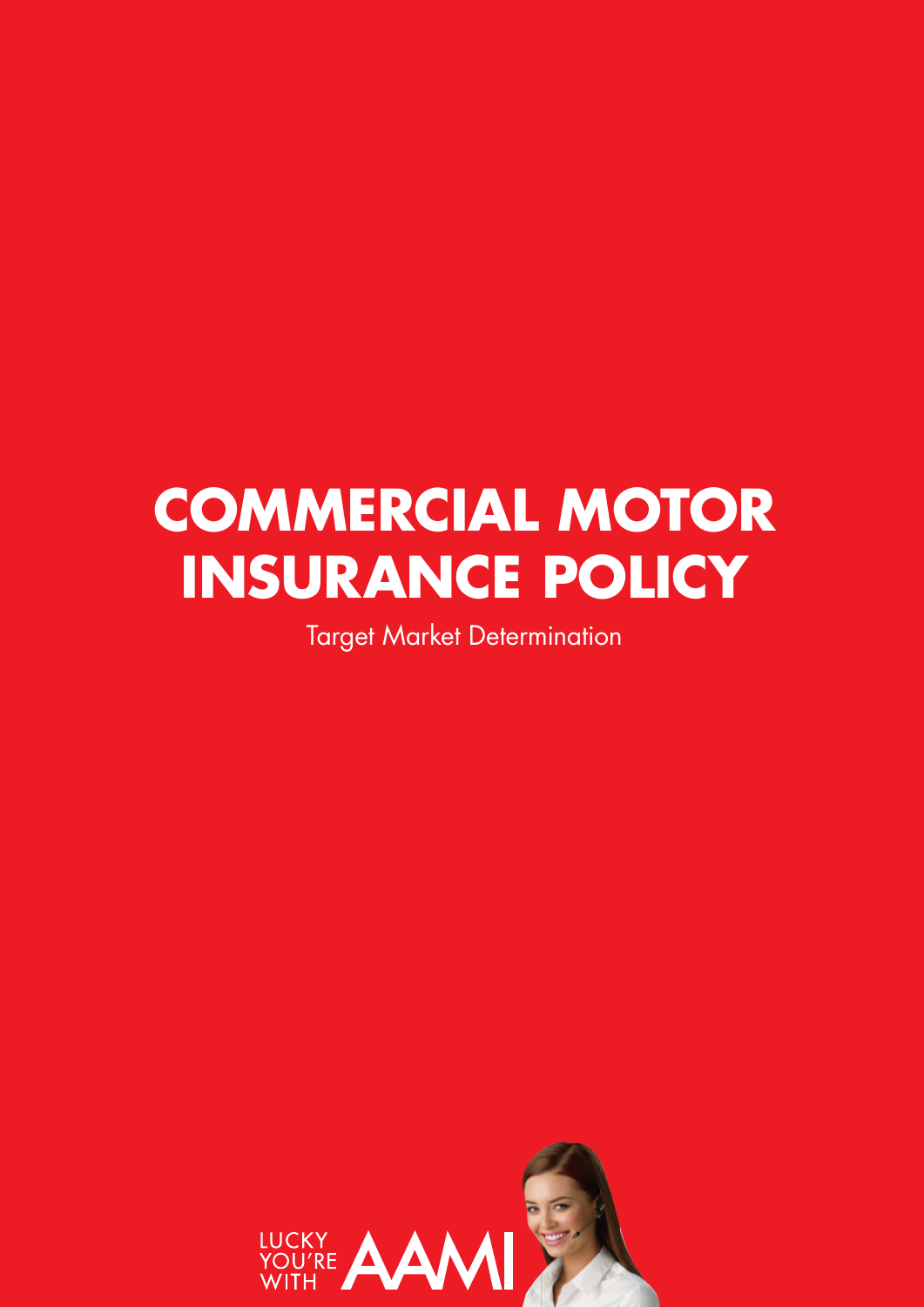# TARGET MARKET DETERMINATION (TMD)

|                          | Product Disclosure Statement (PDS): Commercial Motor Insurance Policy - Product Disclosure Statement (PDS)<br>& Policy Wording A03622 Prepared date 15 July 2021 and any Supplementary PDS |  |  |
|--------------------------|--------------------------------------------------------------------------------------------------------------------------------------------------------------------------------------------|--|--|
| Product:                 | Commercial Motor Insurance                                                                                                                                                                 |  |  |
| <b>Publication Date:</b> | 08/09/2021                                                                                                                                                                                 |  |  |
| <b>Issuer:</b>           | AAI Limited ABN 48 005 297 807 trading as AAMI Business Insurance                                                                                                                          |  |  |
| <b>AFSL number:</b>      | 2308.59                                                                                                                                                                                    |  |  |

## 1. What is a Target Market Determination?

A Target Market Determination (TMD) is a determination that AAMI has made to:

- describe the class of Customers this product has been designed for;
- specify product distribution conditions;
- specify TMD review periods and triggers; and
- set out reporting requirements.

This TMD assists AAMI staff, our Distributors and Customers in understanding the target market for this product.

In this TMD, distribution includes the following conduct in relation to Customers:

- dealing in the product (e.g. issuing or arranging for the product to be issued to a Customer);
- giving a PDS or other regulated disclosure document; and
- providing financial product advice in relation to the product.

## 2. What product does this TMD apply to?

This TMD applies to Comprehensive cover, Legal liability, fire and theft cover and Legal liability only cover offered in the Commercial Motor Insurance Policy Product Disclosure Statement & Policy Wording and any Supplementary Product Disclosure Statement (SPDS) that we may issue.

#### 3. What are the key attributes of this product?

| <b>Summary of Key Product</b><br><b>Attributes</b> | This product provides insurance cover for vehicles used in the Customer's business with a choice of three levels<br>ot cover:                       |  |  |
|----------------------------------------------------|-----------------------------------------------------------------------------------------------------------------------------------------------------|--|--|
|                                                    | 1. Comprehensive cover which covers the accidental damage to the Customer's vehicle and includes Legal<br>liability cover;                          |  |  |
|                                                    | Legal liability, fire and theft cover which covers the vehicle against a specific range of insured events and<br>includes Legal liability cover; or |  |  |
|                                                    | Legal liability only cover which covers supplementary bodily injury and damage to third party property<br>3.<br>liability only.                     |  |  |

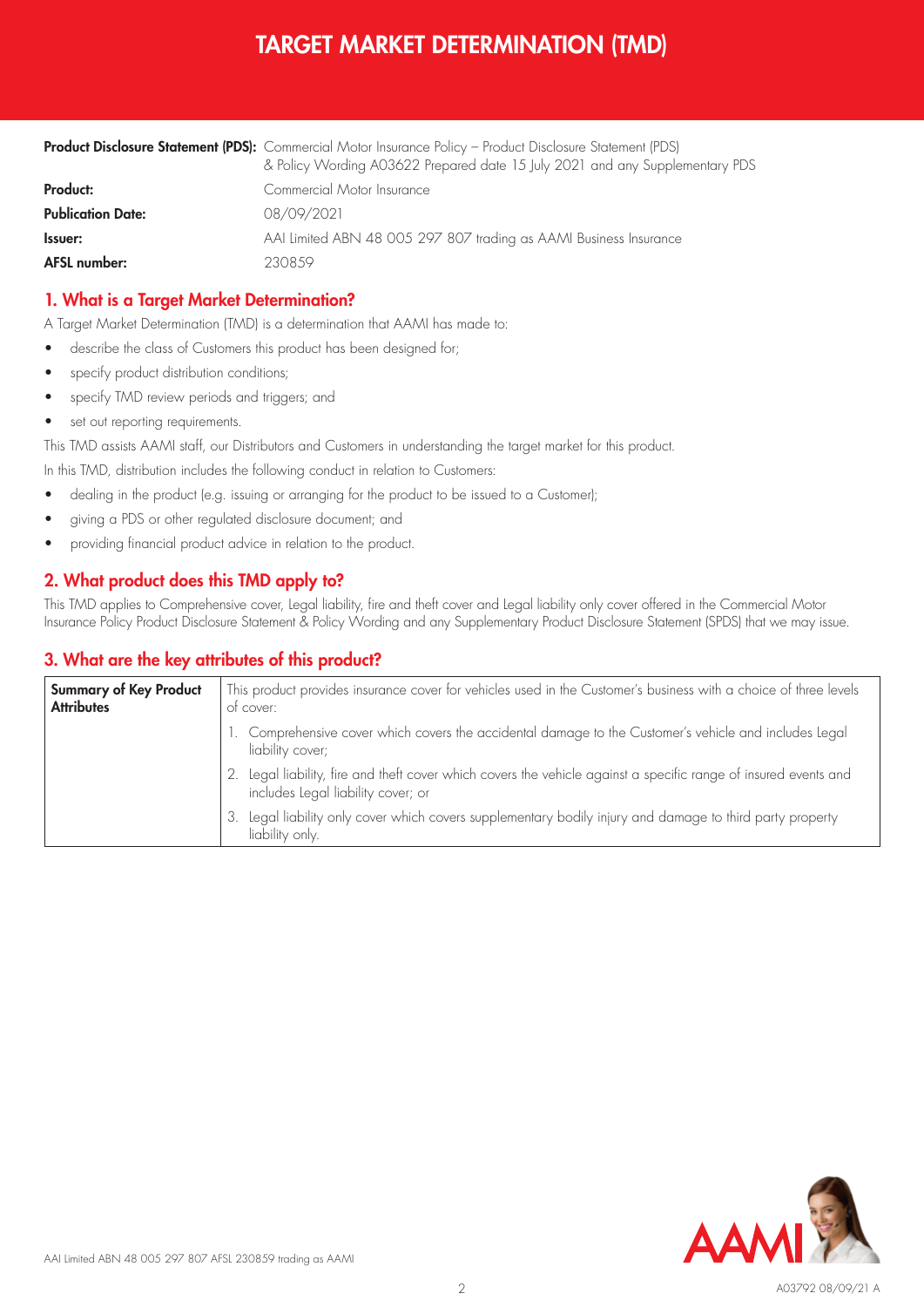# 4. What is the target market for this product?

This product is designed to be consistent with the likely objectives, financial situation and needs of Customers who:

| Eligibility                                              | operate an Australian-based business on an ongoing basis;<br>$\bullet$                                                                                                                         |  |  |
|----------------------------------------------------------|------------------------------------------------------------------------------------------------------------------------------------------------------------------------------------------------|--|--|
|                                                          | have motor vehicles used as part of their business;<br>٠                                                                                                                                       |  |  |
|                                                          | predominantly have fewer than 15 vehicles (including but not limited to cars, sedans, 4WDs, utility vehicles,<br>$\bullet$<br>trucks, trailers, mobile plant and machinery);                   |  |  |
|                                                          | have vehicles that meet our underwriting criteria including:<br>$\bullet$                                                                                                                      |  |  |
|                                                          | located within an acceptable postcode area;                                                                                                                                                    |  |  |
|                                                          | match our list of acceptable makes and models;                                                                                                                                                 |  |  |
|                                                          | meet our acceptable physical condition criteria; and                                                                                                                                           |  |  |
|                                                          | fitted with acceptable non-standard accessories or modifications; and                                                                                                                          |  |  |
|                                                          | are engaged in business activities that are acceptable for us to cover according to AAMI's underwriting<br>guidelines.                                                                         |  |  |
| Customer objectives,<br>financial situation and<br>needs | Comprehensive cover:                                                                                                                                                                           |  |  |
|                                                          | require and seek insurance cover:                                                                                                                                                              |  |  |
|                                                          | against financial loss arising from the loss or damage to their commercial use motor vehicle up to the<br>market or agreed value; and                                                          |  |  |
|                                                          | for Legal Liability (see below);<br>$\hspace{0.1mm}-\hspace{0.1mm}$                                                                                                                            |  |  |
|                                                          | Legal liability, fire and theft cover:                                                                                                                                                         |  |  |
|                                                          | require a lower premium cover and seek insurance cover:                                                                                                                                        |  |  |
|                                                          | against financial loss arising from the loss or damage to the commercial use motor vehicle from a limited<br>range of insured events; and                                                      |  |  |
|                                                          | for Legal Liability (see below);                                                                                                                                                               |  |  |
|                                                          | Legal liability only cover:                                                                                                                                                                    |  |  |
|                                                          | require and seek legal liability insurance cover against the financial loss from the loss or damage to other<br>people's property arising from the use of Customer's commercial motor vehicle. |  |  |

This product is likely to be consistent with the objectives, financial situation and needs of the Customers in the target market because:

- the product provides cover for the types of loss or damage that Customers in the target market are seeking to insure against; and
- the target market for the product covers those Customers who are eligible to receive cover.

#### 5. When will we review this TMD?

We will complete a review of this TMD for this product by no later than the following periods:

- a. First review period: 2 years after the original date of the TMD.
- b. Ongoing review periods: At least every 2 years following the first review period.

#### 6. Other circumstances which will trigger a TMD review

The Review Triggers for this product are:

- if one or more terms of the product are altered and we consider that this alteration reasonably suggests that this TMD is no longer appropriate;
- an event or circumstance occurs that materially changes a factor taken into account when making the TMD that would suggest to us that the TMD is no longer appropriate, such as a change in underwriting requirements;
- the discovery of a material defect in the PDS which reasonably suggests that the TMD is no longer appropriate;
- if feedback, such as significant or systemic complaints or claims issues, is received from a Distributor or Customers who purchased the product, and we consider that this reasonably suggests to us the TMD is no longer appropriate;
- if feedback, regulatory orders or directions received from a regulator, the Code Governance Committee (CGC) or Australian Financial Complaints Authority (AFCA) suggest this TMD is no longer appropriate;
- if a change in law, regulation, or regulatory guidance that materially affects the product design or distribution of the product (or class of products that includes this product) where we consider that this reasonably suggests that this TMD is no longer appropriate;
- where significant dealings outside the TMD occurs, and we consider that this reasonably suggests that this TMD is no longer appropriate;
- if a remediation event relating to this product occurs where we consider this would reasonably suggest that:
	- this product is unsuitable for a particular cohort of Customers; and
	- the TMD may no longer be appropriate;
- if we consider that the claims data for the product reasonably suggests that this TMD is no longer appropriate.